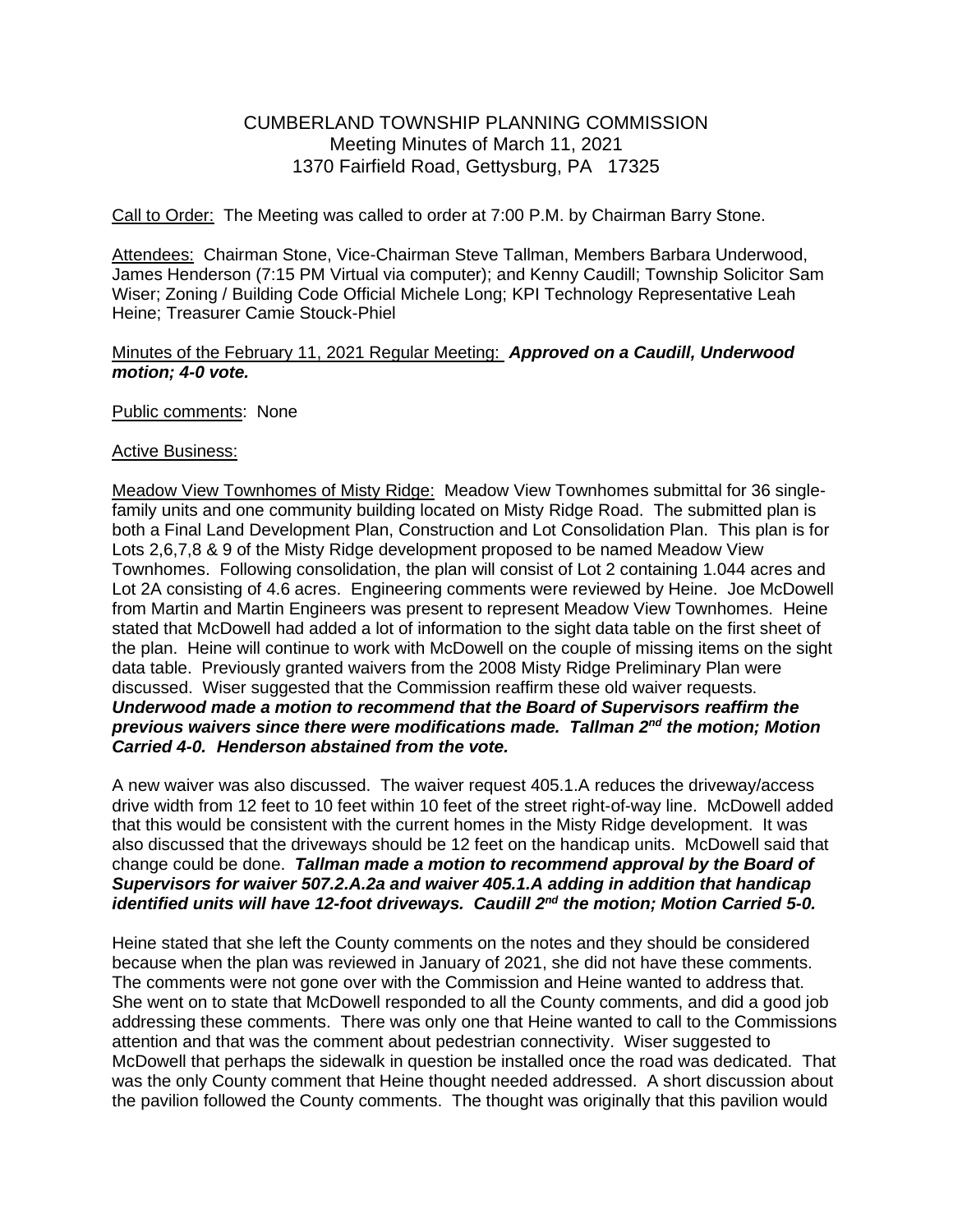be removed. Since then, PICPI has asked that an easement be created, and the pavilion stay. Heine stated that the pavilion in discussion is also in her engineering notes.

The required owner's acknowledgement & certifications that are required are done at the end. McDowell stated that the submission had been made for an approved amended Erosion Control Plan/NPDES permit, and they applied to become a co-applicant. McDowell received a later from GMA, stating that they want some more details on the plan. McDowell said these items would be addressed. McDowell went on to explain that originally two new water laterals were proposed, when GMA looked at the site, they found an additional water lateral that was not on the original survey. They can now remove a water lateral because of the one that was found. Heine mentioned that a deed of consolidation would need to be approved and recorded prior to and/or in conjunction with the Land Development Plan. McDowell said they are working on this and several other legal documents. Recreation Fees will be required, Wiser stated that they will be \$1,000.00 per dwelling unit, which would total \$36,000.00. Concern was raised about use of facilities. Bonnie Zehler, via zoom, stated that a letter was submitted that the outdoor amenities would be available to everyone in the Misty Ridge Subdivision. The Commission suggested that some sort of facilities use agreement be created, to help with problems that may arise in the future from the shared outdoor amenities. McDowell can re-send the bonding agreement to Heine. Lastly, a Development Agreement will be required, this will be created by Wiser.

General comments were the next discussion. The only comment in this section was about the previous discussed pavilion. After much discussion Wiser recommended that a note be added to the plan, that in the event the pavilion is ever removed or demolished, it will not be replaced. McDowell agreed to add such note to the plan.

Lastly, Stormwater Management comments were addressed. Heine mentioned that additional grading contours will need to be provided behind units 27-31 to clarify how the stormwater is flowing in this one location. Secondly, a retaining wall design will need to be submitted for review. Finally, an Operations and Maintenance Agreement is needed for the stormwater facilities, Heine mentioned that this will likely be complicated because of the many different entities owning many different phases. *Tallman made a motion to recommend the plan be presented to the Board of Supervisors for approval, provided all the Engineering comments have been addressed. Caudill 2nd the motion; Motion Carried 5-0.*

## New Business:

1990 Biglerville Road Property: Alpha One Enterprises, LLC is seeking a Variance from Section 27-503.1, development standards, maximum tract density, of the Cumberland Township Zoning Ordinance, for 3.66 dwelling units per developable acre verses the required 3.5 units per developable acre. Jack Powell was present, via Zoom, to represent the applicant. Powell explained to the Commission that there are two lots that are roughly 3/8 of an acre each that they are combining into a  $\frac{3}{4}$  acre lot. On this lot is proposed a single overunder duplex unit. In February 2007, the Township approved these two lots plus another lot, but the houses were never built on the two lots in discussion. Alpha One Enterprises, LLC purchased the properties, and had them subdivided. But, when all the non-developable area was taken off, the easements, wet-lands, steep slope area, public right-away, they were left with a density that is undevelopable for even single residences on either lot. What they hope to do is combine the two lots together. They would then have a single-family dwelling to the north and Colton Motel to the south, so they feel a duplex property would be a good transition structure between the current two dwellings. They would need a variance to get to 3.66 dwelling units per